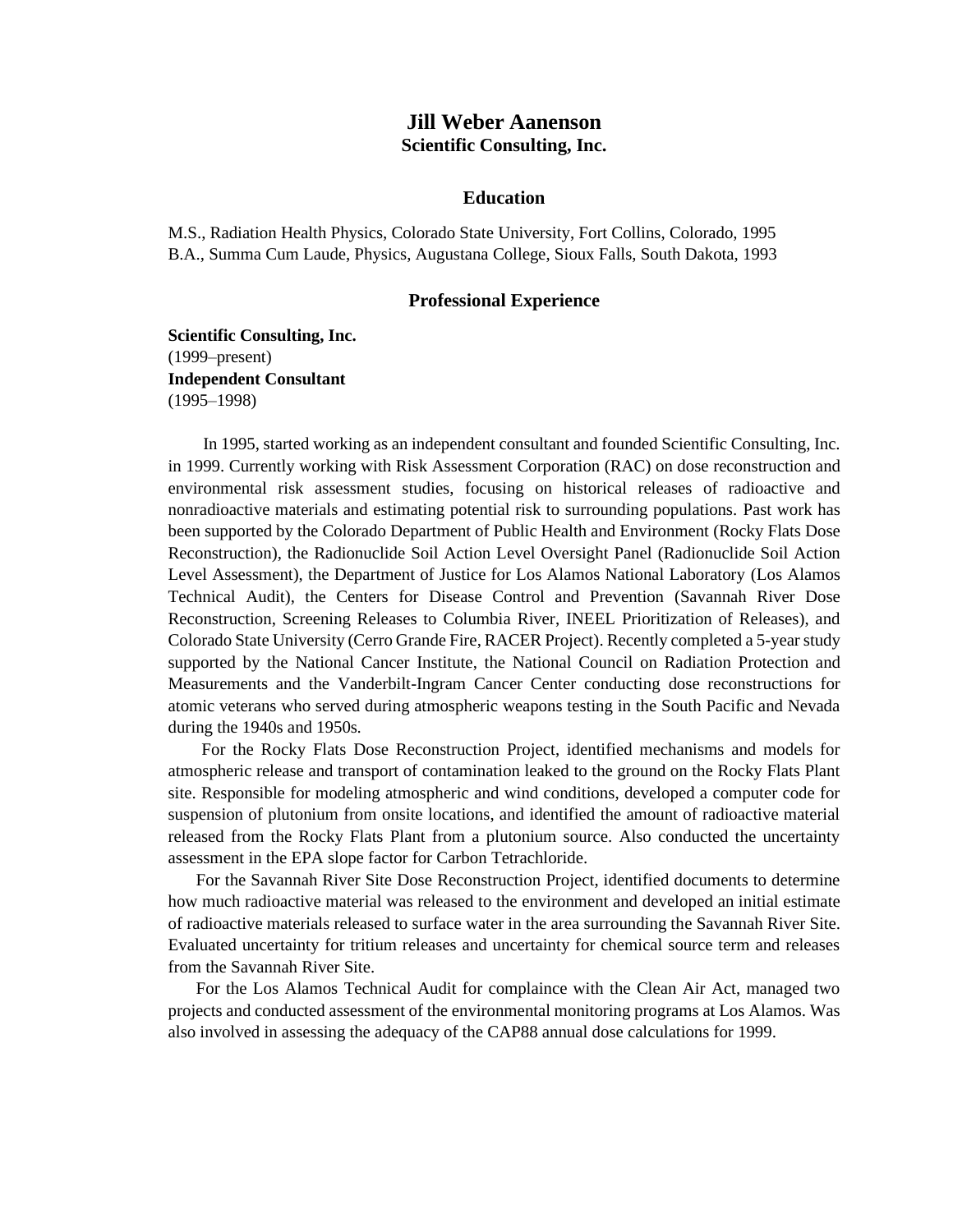For Radionuclide Soil Action Level Assessment, completed a comparison of soil action levels across the world, developed a sensitivity analysis to evaluate input parameter values for the RESRAD computer code, conducted a comparison of results of RESRAD and Nuclear Regulatory Commission Decontamination and Decomissioning (DandD) codes, completed the sensitivity analysis and recommended input values and probability distributions for an independent analysis of soil action levels at Rocky Flats.

For the independent analysis of the Cerro Grande Fire in May of 2000 at Los Alamos National Laboratory, led the effort to analyze available environmental air monitoring data and performed a risk-based screening analysis on radionuclides for the air pathway. Assisted with risk calculations for both the air pathway and the surface water pathway.

For Screening Releases to the Columbia River from the Hanford Facility, evaluated environmental data and developed pathway analysis for a risk-based screening methodology for radionuclide releases to the Columbia River from past operations of Hanford. Objective was to identify the relevant radionuclides, exposure pathways and critical groups for dose calculations, and ascertain if these had been considered in the Hanford Environmental Dose Reconstruction (HEDR) Project dose calculations. Particular emphasis was placed on exposures to Native Americans.

For Idaho National Engineering and Environmental Laboratory Identification and Prioritization of Radionuclide Releases, conducted the groundwater source term evaluation and environmental monitoring assessment. Completed dose and risk screening calculations for exposure to tritium in groundwater.

In 2002, started working with other RAC contractors on the RACER project at Los Alamos National Laboratory to develop a process and tool to convert environmental data directly to human health risk to facilitate and enhance decision making and communication about risks from chemicals and radionuclides in the environment. Primary tasks included environmental data evaluation, database development, and public involvement.

Completed a project in December 2007 working with the Department of Environmental and Cultural Preservation at the Pueblo de San Ildefonso near Los Alamos National Laboratory in New Mexico. This Pueblo had concerns about risks to tribal members so RAC developed a data analysis and risk calculation system for the Pueblo. Was responsible for scenario development, database development, and staff training.

Worked on a complete historical dose reconstruction for a uranium mining and milling facility. In charge of developing a comprehensive database system to take individual exposure histories for individuals and calculate dose specific to years of exposure.

Completed a 5-year project in 2015 conducting dose reconstructions for atomic veterans who served during atmospheric weapons testing in the South Pacific and Nevada during the 1940s and 1950s. In this first phase, methods were developed to calculate individual estimates of exposure and dose with associated uncertainties for a sub-cohort of military veterans who particpated in at least one of seven series of atmospheric nuclear weapons testing carried out by the United States. These dose estimates to specific organs will be used in an epidemiological study known as the Million Person Study looking at cancer induction from chronic, low-dose exposures. Was responsible for exposure scenarios and doses to veterans stationed on ships in the South Pacific.

Assisted with performance assessment for low-level radioactive waste disposal at the CWF and FWF facilities and licensed Subtitle C hazardous waste at the RCRA landfill, Andrews, Texas.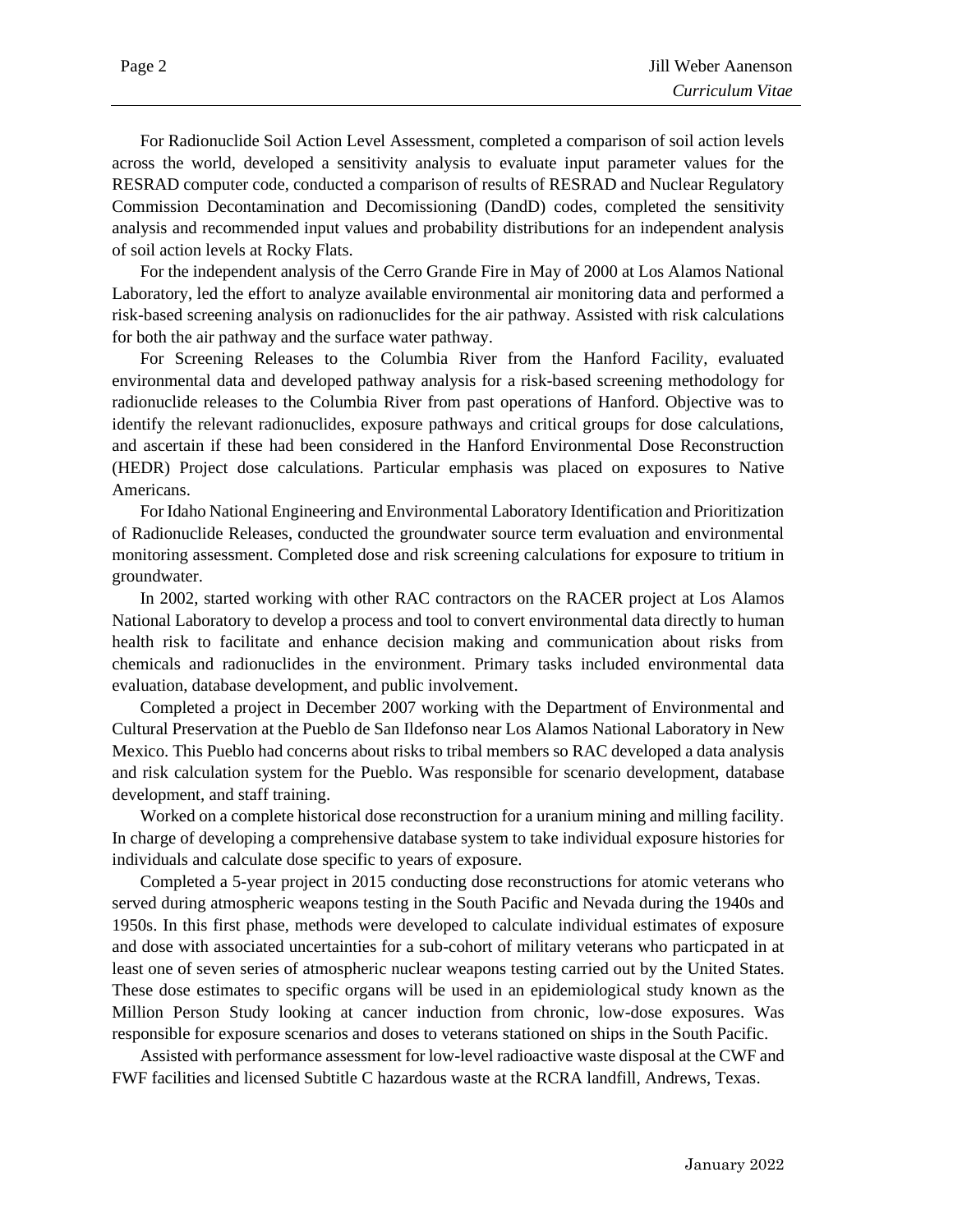Currently working on implementation of RACER across Exelon's fleet of nuclear power plants to manage and evaluate environmental effluent and monitoring data.

Experience in modeling, statistics, meteorology, public involvement, evaluation of historical records, source term development, environmental monitoring, pathway development, risk and dose calculations, risk communication, and database development.

#### **Book and Journal Publications**

- Rood, A.S., P.D. McGavran, **J.W. Aanenson**, and J.E. Till. 2001. "Stochastic Estimates of Exposure and Cancer Risk from Carbon Tetrachloride Released to the Air from the Rocky Flats Plant." *Risk Analysis,* 21(4): 675-695.
- Till, J.E., A.S. Rood, P.G. Voillequé, P.D. McGavran, K.R. Meyer, H.A. Grogan, W.K. Sinclair, **J.W. Aanenson**, H.R. Meyer, H.J. Mohler, S.K. Rope, and M.J. Case. 2002. "Risks to the public from historical releases of radionuclides and chemicals at the Rocky Flats Environmental Technology Site." *Journal of Exposure Analysis and Environmental Epidemiology,* 12:355-372.
- Mohler, H.J., K.R. Meyer, H.A. Grogan, **J.W. Aanenson**, and J.E. Till. 2004. Application of NCRP Air Screening Factors for Evaluating Both Routine and Episodic Radionuclide Releases to the Atmosphere. *Health Physics* 86(2): 135–144.
- Grogan, H.A., **J.W. Aanenson**, P.D. McGavran, K.R. Meyer, S.S. Mohler, H. J. Mohler, J.R. Rocco, A.S. Rood, J.E. Till and L.H. Wilson. 2006. "Applied Modeling of the Cerro Grande Fire at Los Alamos: An Independent Analysis of Exposure, Health Risk, and Communication with the Public." In *Applied Modeling and Computations in Nuclear Science*. ACS Symposium Series 945. Edited by T.M. Semkow, S. Pommé, S.M. Jerome, and D.J. Strome. American Chemical Society, Washington, DC.
- Till, J.E., H.L. Beck, **J.W. Aanenson,** H.A. Grogan, H.J. Mohler, S.S. Mohler, and P.G. Voillequé. 2014. "Military Participants at U.S. Atmospheric Nuclear Weapons Testing-Methodology for Estimating Dose and Uncertainty." *Radiation Research*, 181(5):471-484.
- Beck, H.L., J.E. Till, H.A. Grogan, **J.W. Aanenson**, H.J. Mohler, S.S. Mohler, and P.G. Voillequé. 2017. "Red Bone Marrow and Male Breast Doses for a Cohort of Atomic Veterans." *Radiation Research*, 187(2):221-228.
- Till, J.E., H.L. Beck, J.D. Boice Jr, H.J. Mohler, M.T. Mumma, **J.W. Aanenson**, H.A. Grogan. 2019. "Asbestos exposure and mesothelioma mortality among atomic veterans." *International Journal of Radiation Biology*. 93(0) 1128-1144. January 8, 2019. https://doi.org/10.1080/09553002.2018.1551641.
- Till, J.E., H.L. Beck, **J.W. Aanenson**, H.A. Grogan, H.J. Mohler, S.S. Mohler, P.G. Voillequé. 2018. "Dosimetry associated with veterans who participated in nuclear weapons testing." *International Journal of Radiation Biology*, DOI: 10.1080/09553002.2018.1551639.
- **Aanenson, J.W.**, J.E. Till and H.A Grogan. 2018. "Understanding and Communicating Radiation Dose and Risk from Cone Beam Computed Tomography in Dentistry." *Journal of Prosthetic Dentistry*. 120 (3); 353-360. DOI: 10.1016/j.prosdent.2018.01.008.
- J. E. Till, Harold L. Beck, **Jill W. Aanenson** , Helen A. Grogan, H. Justin Mohler, S. Shawn Mohler, Paul G. Voillequé. 2022. "Dosimetry associated with veterans who participated in nuclear weapons testing." Int. J. of Radiation Biology, special issue. (in press).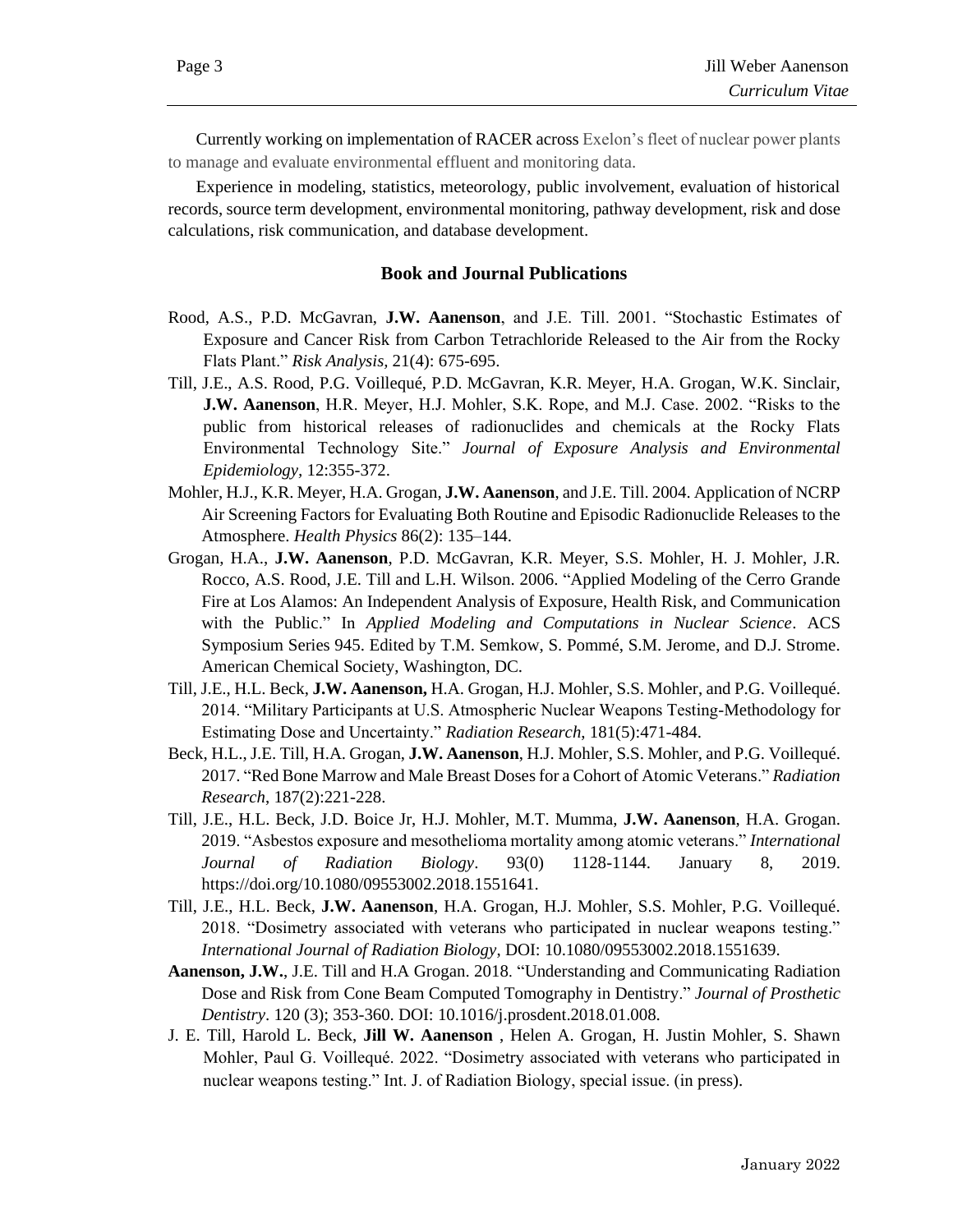J.E. Till, Harold L. Beck, John D. Boice Jr, H. Justin Mohler, Michael T. Mumma, **Jill W. Aanenson**, Helen A. Grogan. 2022. "Asbestos exposure and mesothelioma mortality among atomic veterans." 2022. ." Int. J. of Radiation Biology, special issue. (in press).

### **Technical Publications**

- Meyer H.R., S.K. Rope, T.F. Winsor, P.G. Voillequé, K.R. Meyer, L.A. Stetar, J.E. Till, and **J.M. Weber**, 1996. *Rocky Flats Dose Reconstruction Project Phase II: Toxicity Assessment and Risk Characterization, Task 2: The Rocky Flats Plant 903 Area Plutonium Source Term Development. RAC* Report No. 2-CDPHE-RFP-1996-DRAFT. *Radiological Assessments Corporation,* Neeses, South Carolina. February.
- **Weber J.M.** 1996. *Adaptation of Atmospheric Resuspension Formulations For Use in the Source Term Determination at the Rocky Flats Plant 903 Area. RAC* Technical Memorandum Feb22- CDPHE-RFP-1996. Phase II, Rocky Flats Historical Public Exposure Studies. *Radiological Assessments Corporation.* February.
- **Weber J.M.**, A.S. Rood, P.G. Voillequé, K.R. Meyer, H.R. Meyer, and J.E. Till. 1996. *903 Area Dosimetry Spreadsheet: How does it work and what does it tell us? RAC* Technical Memorandum Sep13-CDPHE-RFP-1996. Phase II, Rocky Flats Historical Public Exposure Studies. *Radiological Assessments Corporation*. September.
- **Weber J.M.** 1996. *Calculations of Plutonium Releases from the 903 Area Using a Suspension Code. RAC* Technical Memorandum Dec2-CDPHE-RFP-1996. Phase II, Rocky Flats Historical Public Exposure Studies. *Radiological Assessments Corporation*. December.
- **Weber J.M.**, A.S. Rood, H.R. Meyer, and J.E. Till. 1999. *Development of the Rocky Flats Plant 903 Area Source Term, Task 2: Independent Analysis of Exposure, Dose, and Health Risk to Offsite Individuals. RAC* Report No. 8-CDPHE-RFP-1998-FINAL(Rev. 1). Phase II, Rocky Flats Historical Public Exposure Studies. *Radiological Assessments Corporation*. August.
- **Weber J.M.** 1997. *Determining the Best Estimate of a Slope Factor for Carbon Tetrachloride. RAC* Technical Memorandum Sep05-CDPHE-RFP-1997. Phase II, Rocky Flats Historical Public Exposure Studies. *Radiological Assessments Corporation*. September.
- **Weber J.M.**, S.J. Maheras, H.J. Mohler, P.G. Voillequé, and J.E. Till. *Independent Audit of Los Alamos National Laboratory for Compliance with the Clean Air Act, 40 CFR 61, Subpart H. RAC* Report No. 3-DOJ-LANL Audit-1998-Partial Draft. *Radiological Assessments Corporation,* Neeses, South Carolina. May.
- **Weber J.M.** and J.E. Till. 1999. *Task 1: Cleanup Levels at Other Sites. RAC* Report No. 6- RSALOP-RFSAL-1999-DRAFT FINAL. *Risk Assessment Corporation*, Neeses, South Carolina. April.
- Killough G.G., A.S. Rood, **J.M. Weber**, K.R. Meyer, and J.E. Till. 1999. *Task 2: Computer Models. RAC* Report No. 4-RSALOP-1999-DRAFT FINAL. *Risk Assessment Corporation,*  Neeses, South Carolina. July.
- **Aanenson J.W.**, G.G. Killough, K.R. Meyer, A.S. Rood, and J.E. Till. 1999. *Task 3: Inputs and Assumptions. RAC* Report No. 15-RSALOP-RFSAL-FINAL. *Risk Assessment Corporation,* Neeses, South Carolina. October.
- Killough, G.G., A.S. Rood, **J.W. Aanenson**, K.R. Meyer, H.A. Grogan, W.K. Sinclair, J.E. Till. 2000. *Task 5: Independent Calculation*. *RAC* Report No. 16-RSALOP-RSAL-FINAL. *Risk Assessment Corporation*, Neeses, South Carolina. February.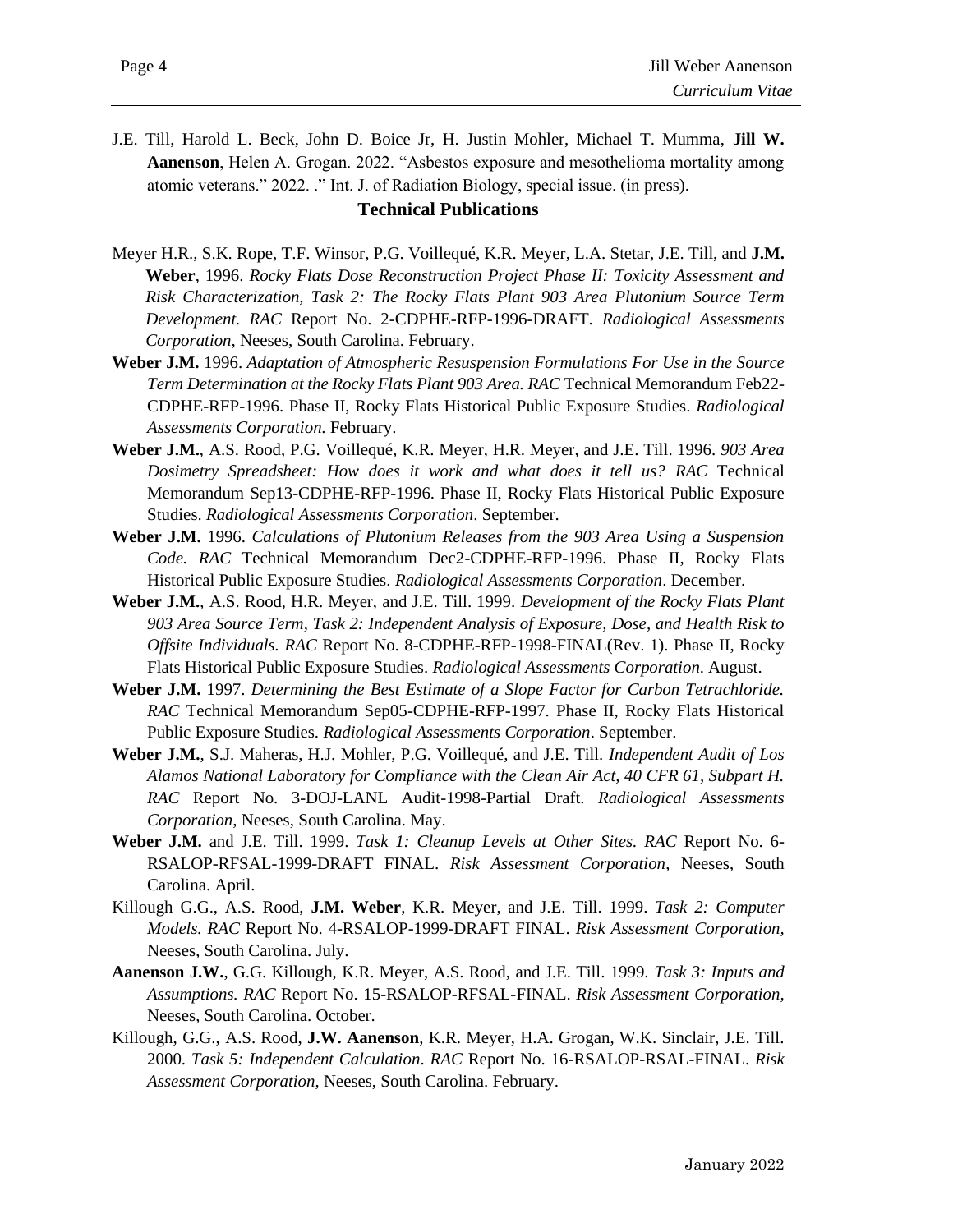- Till, J.E., K.R. Meyer, **J.W. Aanenson**, G.G. Killough, A.S. Rood, H.A. Grogan, W.K. Sinclair. 2000. *Technical Project Summary*. *RAC* Report No. 1-RSALOP-RSAL-FINAL. *Risk Assessment Corporation*, Neeses, South Carolina. February.
- Meyer, K.R., J. Mohler, **J.W. Aanenson**. 2000. *Identification and Prioritization of Releases from the Idaho National Engineering aand Environmental Laboratory*. *RAC* Report No. 3-CDC-Task Order 5-2000-DRAFT. *Risk Assessment Corporation*, Neeses, South Carolina. September 30.
- **Aanenson, J.W**, H.J. Mohler, P.G. Voillequé, S.J. Maheras, A.S. Rood, H.A. Grogan, J.E. Till. 2000. *Independent Technical Audit of Los Alamos National Laboratory for Compliance with the Clean Air Act, 40 CFR 61, Subpart H in 1999*. *RAC* Report No. 4-DOJ-LANL Audit-2000- FINAL. *Risk Assessment Corporation*, Neeses, South Carolina. December.
- **Aanenson, J.W.**, P.J. Boelter, M.J. Case, M. Dreicer, H.A. Grogan, M.O. Langan, P.D. McGavran, K.R. Meyer, H.R. Meyer, H.J. Mohler, A.S. Rood, R.C. Rope, S.K. Rope, L.A. Stetar, P.G. Voillequé, T.F. Winsor, W. Yang, and J.E. Till. 2001. *Savannah River Site Environmental Dose Reconstruction Project. Phase II: Source Term Calculcation and Ingestion Pathway Data Retrieval. Evaluation of Materials Released from the Savannah River Site. RAC* Report No. 1-CDC-SRS-1999-FINAL. *Risk Assessment Corporation,* Neeses, South Carolina. April 30.
- **Aanenson, J.W.**, P.D. McGavran, H.A. Grogan, W.K. Sinclair, and J.E. Till. 2001. *Analysis of Exposure and Risks to the Public from Radionuclides and Chemicals Released by the Cerro Grande Fire at Los Alamos. Task 1.1: Analysis of Air and Biota Monitoring Data. RAC* Report No.3-NMED-2001-FINAL. *Risk Assessment Corporation,* Neeses, South Carolina. May 3.
- **Aanenson, J.W.**, P.D. McGavran, A.S. Rood, H.A. Grogan, P.G Voillequé, H.J. Mohler, and J.E. Till. 2002. *Analysis of Exposure and Risks to the Public from Radionuclides and Chemicals Released by the Cerro Grande Fire at Los Alamos. Task 1.3: Analysis of Potential Releases of Radionucliudes and Chemicals to Air. RAC* Report No.8-NMED-2001-FINAL. *Risk Assessment Corporation,* Neeses, South Carolina. January 11.
- Grogan, H.A., **Aanenson, J.W.**, K.R. Meyer, and J.E. Till. 2002. *Analysis of Exposure and Risks to the Public from Radionuclides and Chemicals Released by the Cerro Grande Fire at Los Alamos. Task 1.5: Exposure Scenarios and Risk Factors for Assessing the Air Pathway. RAC* Report No.14-NMED-2001-FINAL. *Risk Assessment Corporation,* Neeses, South Carolina. February 4.
- Killough, G.G., **Aanenson, J.W**., A.S. Rood, and J.E. Till. 2002. *Evaluation of Exposures Due to Plutonium Resuspension. Task 3e-3f: Model Development and Validation. RAC* Report No.11-NMED-2001-FINAL. *Risk Assessment Corporation,* Neeses, South Carolina. April.
- Mohler, H.J., K.R. Meyer, **J.W. Aanenson**, H.A. Grogan, and J.E. Till. 2002. *Analysis of Exposure and Risks to the Public from Radionuclides and Chemicals Released by the Cerro Grande Fire at Los Alamos. Task 3: Calculating and Communicating Risks: Observations and Recommendations*. *RAC* Report No.15-NMED-2001-FINAL(Rev.1). *Risk Assessment Corporation*, Neeses, South Carolina. June 12.
- Rood, A.S., **J.W. Aanenson**, S.S. Mohler, P.D. McGavran, H.J. Mohler, H.A. Grogan, and J.E. Till. 2002. Analysis of Exposure and Risks to the Public from Radionuclides and Chemicals Released by the Cerro Grande Fire at Los Alamos. Task 1.7: Final Report on Estimated Risks from Releases to Air. RAC Report No. 3-NMED-2002-FINAL(Rev.1). *Risk Assessment Corporation*, Neeses, South Carolina. June 12.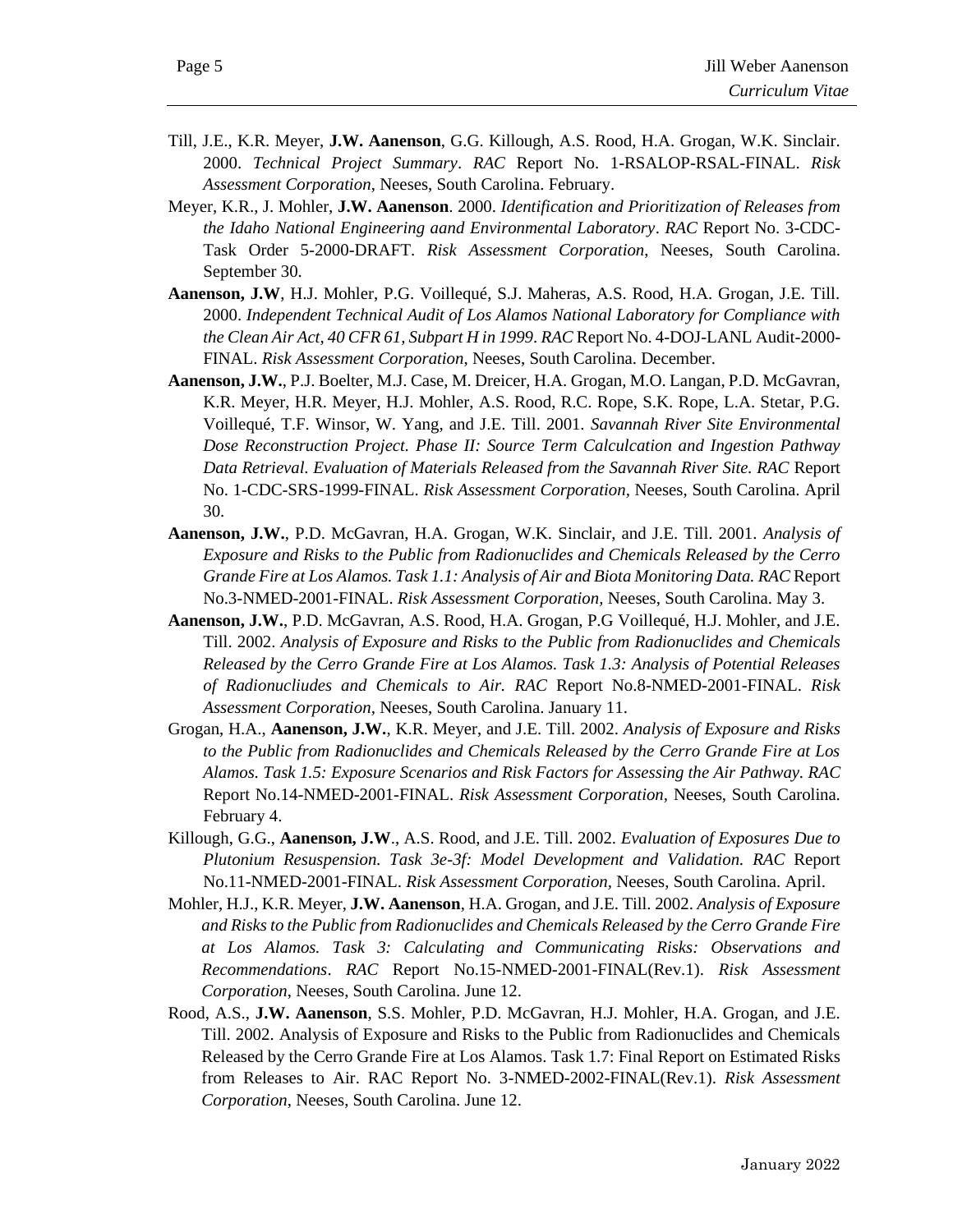- Rocco, J.R., K.R. Meyer, H.J. Mohler, **J.W. Aanenson**, L. Hay Wilson, A.S. Rood, P.D. McGavran, and J.E. Till. 2002. Analysis of Exposure and Risks to the Public from Radionuclides and Chemicals Released by the Cerro Grande Fire at Los Alamos. Task 2.7: Estimated Risks from Releases to Surface Water. Final Report, RAC Report No.4-NMED-2002-FINAL(Rev.1). *Risk Assessment Corporation*, Neeses, South Carolina. June 12.
- Mohler, S.S., **J.W. Aanenson**, H.A. Grogan, L. Hay Wilson, P.D. McGavran, K.R. Meyer, Ph.D., H.J. Mohler, J.R. Rocco, A.S. Rood, and J.E. Till. 2002. *Analysis of Exposure and Risks to the Public from Radionuclides and Chemicals Released by the Cerro Grande Fire at Los Alamos. Summary Report. RAC* Report No. 5-NMED-2002-FINAL. *Risk Assessment Corporation*, Neeses, South Carolina. June 12.
- Grogan, H.A., A.S. Rood, **J.W. Aanenson**, E.B. Liebow, and J.E. Till. 2002. *A Risk-based Screening Analysis for Radionuclides Released to the Columbia River from Past Activities at the U.S. Department of Energy Nuclear Weapons Site in Hanford, Washington. RAC* Report No.3-CDC-Task Order 7-2000-FINAL. *Risk Assessment Corporation,* Neeses, South Carolina. September.
- **Aanenson, J.W.**, J. Goldberg, H.A. Grogan, L.H. Wilson, G.G. Killough, K.R. Meyer, H.J. Mohler, S. Mohler, J.R. Rocco, A.S. Rood, P. Shanahan, W.K. Sinclair, C. Slack, E.A. Stetar, J. Wilson, J E. Till. 2004. Risk Analysis, Communication, Evaluation, and Reduction at LANL-Contemporary Risk Assessment: Demonstration of an Integrated Methodology. RAC Report No. 11-RACER LANL-2004-FINAL. *Risk Assessment Corporation*. Neeses, South Carolina. December.
- **Aanenson, J.W.**, H.J. Mohler, K.R. Meyer, J E. Till. 2004. Risk Analysis, Communication, Evaluation, and Reduction at LANL-Data Verification and Validation Summary. *RA*C Report No. 15-RACER LANL-2005-FINAL. *Risk Assessment Corporation*. Neeses, South Carolina. April.
- **Aanenson**, **J.W.,** H.A. Grogan, B. Jacobs, G.G. Killough, K.R. Meyer, H.J. Mohler, S. Mohler, J.R. Rocco, A.S. Rood, E.A. Stetar, L.H. Wilson, and J.E. Till. 2009. "Ranking Tool Methodology." Risk Analysis, Communication, Evaluation, and Reduction at LANL. RAC Report No. 35-RACER LANL-2008-FINAL. April.

## **Conference Proceedings**

- H.J. Mohler, **J.W. Aanenson**, H.A. Grogan, and J.E. Till. 2005. "Creating Spatially-Linked Data and Risk Evaluation Tools to Support Community Participation and Decision Making for a Contaminated Site." Proceedings of EnviroInfo 2005, 19th International Conference Informatics for Environmental Protection, Networking Environmental Information, Brno, Czech Republic, September, 7 – 9.
- A.S. Rood, P.S. B. Jacobs, P. Shanahan, J.R. Rocco, L.H. Wilson, H.A. Grogan, J.E. Till, H.J. Mohler, and **J.W. Aanenson**. 2009. "Overview of Environmental Transport Models Contained in the Risk Analysis, Communication, Evaluation and Reduction (RACER) Software at Los Alamos National Laboratory." Waste Management for the Nuclear Renaissance, March 1-5, 2009, Phoenix, Arizona. Waste Management 2009. [www.wmsym.org.](http://www.wmsym.org/)
- **Aanenson, J.W.**, J.E. Till, and H.A Grogan. 2017. "Understanding and Communicating Radiation Dose and Risk from Cone Beam Computed Tomography in Dentistry." Presented at The